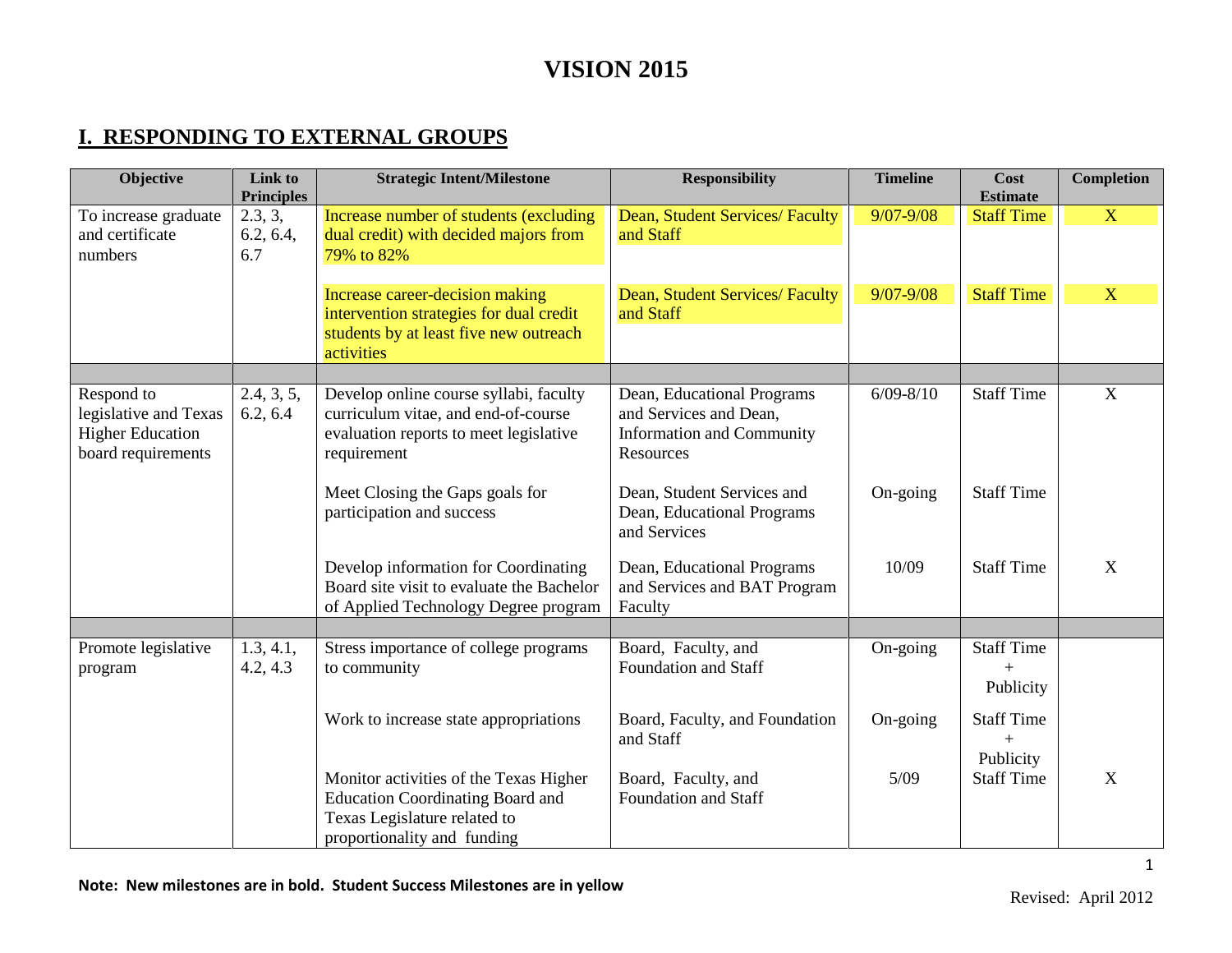| Objective                                           | Link to<br><b>Principles</b> | <b>Strategic Intent/Milestone</b>                                                                                                             | <b>Responsibility</b>                                                                                                                                             | <b>Timeline</b> | Cost<br><b>Estimate</b>          | <b>Completion</b> |
|-----------------------------------------------------|------------------------------|-----------------------------------------------------------------------------------------------------------------------------------------------|-------------------------------------------------------------------------------------------------------------------------------------------------------------------|-----------------|----------------------------------|-------------------|
| <b>Implement Quality</b><br><b>Enhancement Plan</b> | 2.2, 2.6,<br>3, 6.3,<br>6.7  | Increase scope of tutorial program and<br>of faculty and staff professional<br>development in goal tracking and active<br>learning strategies | <b>Dean, Educational Programs</b><br>and Services                                                                                                                 | $1/07 - 9/09$   | \$40,000                         | X                 |
|                                                     |                              | <b>Implement Quality Enhancement Plan</b>                                                                                                     | <b>Dean, Educational Programs</b><br>and Services and Faculty                                                                                                     | $9/07 - 9/10$   | <b>Staff Time</b>                | X                 |
| Implement                                           | 2.2, 2.3,                    | <b>Implement Achieving the Dream grant</b>                                                                                                    | Dean, Educational Programs                                                                                                                                        | $5/07 - 6/11$   | \$400,000                        | $\mathbf{X}$      |
| Achieving the<br>Dream Program                      | 2.6, 6.3,<br>6.7             | for improving student success in<br>transitional education courses                                                                            | and Services and Director,<br><b>Transitional Education and</b><br>Faculty                                                                                        |                 |                                  |                   |
|                                                     |                              | Pilot flexible curriculum for transitional<br>educational courses                                                                             | <b>Dean, Educational Programs</b><br>and Services                                                                                                                 | 8/11            | <b>Staff Time</b>                | X                 |
|                                                     |                              | Develop system to track student<br>learning outcomes                                                                                          | <b>Faculty and Dean, Educational</b><br><b>Programs and Services</b>                                                                                              | 8/11            | <b>Staff Time</b><br>and \$7,500 | X                 |
| <b>Implement PASS</b>                               | 2.2, 2.3,                    | <b>Work with Brazosport Independent</b>                                                                                                       | <b>Associate Dean, Instruction;</b>                                                                                                                               | $10/11 - 2/12$  | <b>Staff Time</b>                | $\mathbf{X}$      |
| Grant – Achieving<br>the Dream 2                    | 2.6, 6.3,<br>6.7             | <b>School District to develop PASS grant</b><br>request                                                                                       | <b>Provost &amp; Dean, Academic</b><br>and Student Affairs; Director,<br><b>Grants Administration; and</b><br><b>School District Personnel</b>                    |                 |                                  |                   |
|                                                     |                              | <b>Implement PASS grant to work with</b><br>high school students in completing<br>college-level mathematics                                   | <b>Associate Dean, Instruction;</b><br><b>Provost &amp; Dean, Academic</b><br>and Student Affairs; and<br><b>Division Chair, Math and Life</b><br><b>Sciences</b> | $3/12 - 6/15$   | \$600,000<br>for Grant           |                   |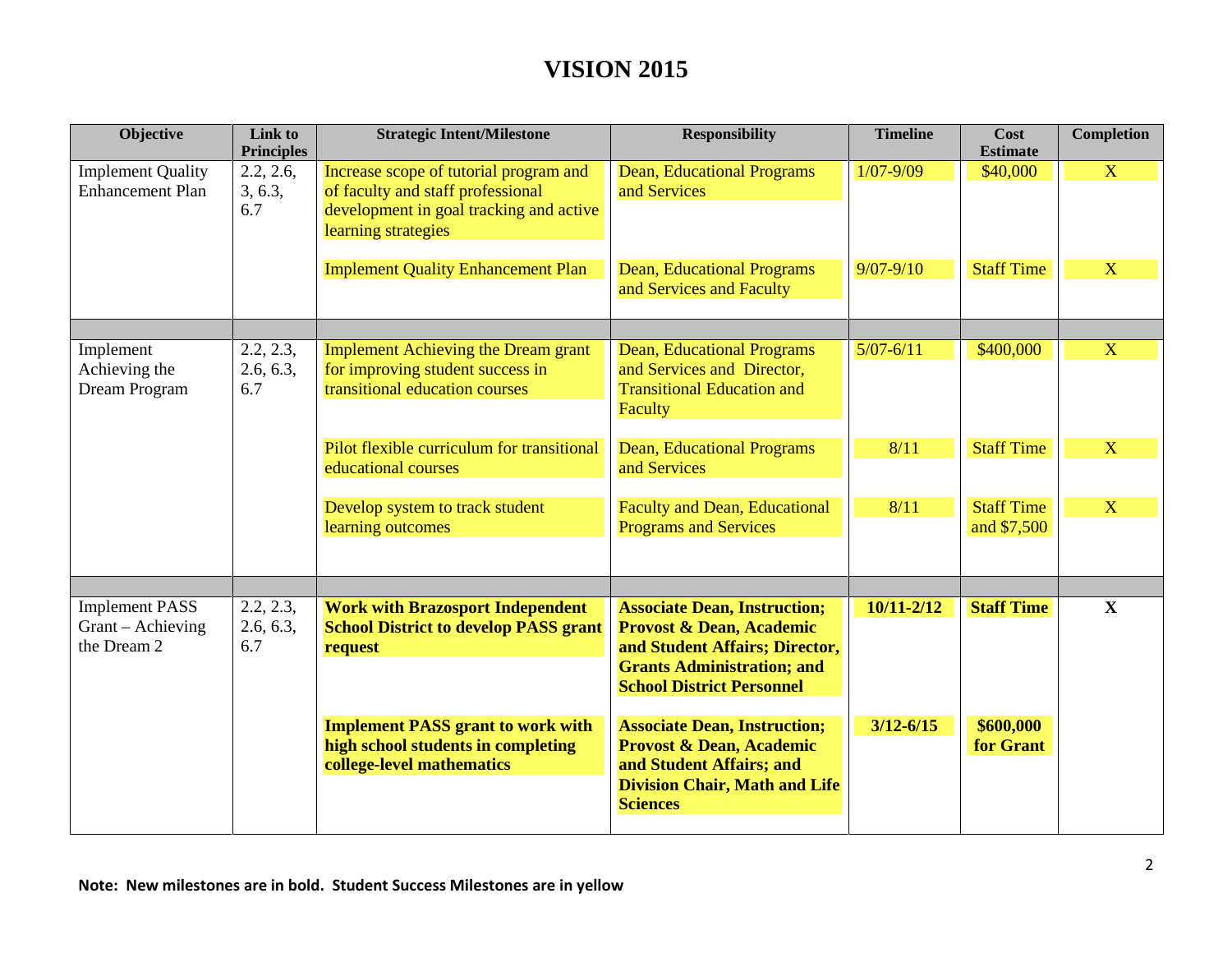### **II. MEETING NEEDS OF STUDENTS**

| Objective                 | Link to           | <b>Strategic Intent/Milestone</b>       | <b>Responsibility</b>    | <b>Timeline</b> | Cost              | <b>Completion</b> |
|---------------------------|-------------------|-----------------------------------------|--------------------------|-----------------|-------------------|-------------------|
|                           | <b>Principles</b> |                                         |                          |                 | <b>Estimate</b>   |                   |
| <b>Implement Student</b>  | 1.1, 1.2,         | Develop strategies to implement student | <b>Executive Council</b> | $1/10-5/12$     | <b>Staff Time</b> |                   |
| <b>Success Initiative</b> | 2.1, 2.4,         | success goals:                          |                          |                 |                   |                   |
|                           | 2.6, 6.8          |                                         |                          |                 |                   |                   |
|                           |                   | Maintain course completion              |                          | Ongoing         |                   |                   |
|                           |                   | rate above State average                |                          |                 |                   |                   |
|                           |                   | Implement strategies to increase        |                          | 8/12            |                   |                   |
|                           |                   | the number of                           |                          |                 |                   |                   |
|                           |                   | degrees/certificates awarded            |                          |                 |                   |                   |
|                           |                   | and 30-hour transfers by 12%            |                          |                 |                   |                   |
|                           |                   | Maintain percentage of contact          |                          | Ongoing         |                   |                   |
|                           |                   | hours taught by full-time               |                          |                 |                   |                   |
|                           |                   | faculty at 10% above State              |                          |                 |                   |                   |
|                           |                   | average                                 |                          |                 |                   |                   |
|                           |                   | Increase pass rates on State            |                          | Ongoing         |                   |                   |
|                           |                   | licensure exams by having each          |                          |                 |                   |                   |
|                           |                   | area exceed the State average           |                          |                 |                   |                   |
|                           |                   | Increase success in transitional        |                          | 5/11            |                   | X                 |
|                           |                   | education courses by 11%                |                          |                 |                   |                   |
|                           |                   | Increase success in gatekeeper          |                          | 5/11            |                   | X                 |
|                           |                   | courses by 30%                          |                          |                 |                   |                   |
|                           |                   | Increase standard score on              |                          | 5/12            |                   |                   |
|                           |                   | Academic Challenge                      |                          |                 |                   |                   |
|                           |                   | benchmark from CCSSE to 48              |                          |                 |                   |                   |
|                           |                   |                                         |                          |                 |                   |                   |
|                           |                   | <b>Incorporate student success in</b>   | <b>Executive Council</b> | 6/12            | <b>Staff Time</b> |                   |
|                           |                   | employee job descriptions               |                          |                 |                   |                   |
|                           |                   |                                         |                          |                 |                   |                   |
|                           |                   |                                         |                          |                 |                   |                   |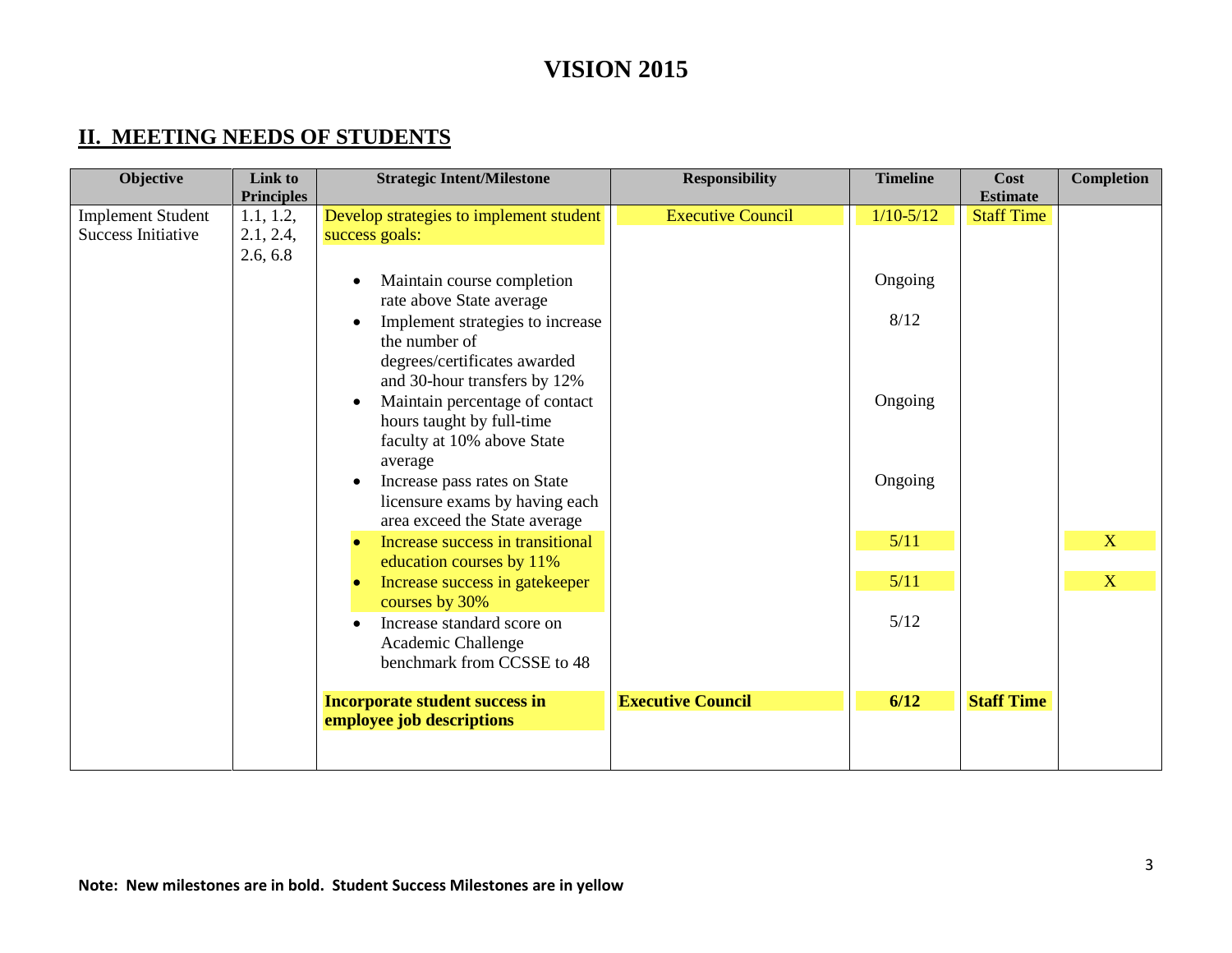| Objective                                          | Link to<br><b>Principles</b>       | <b>Strategic Intent/Milestone</b>                                                                                                                                                                               | <b>Responsibility</b>                                                                                                                                          | <b>Timeline</b>       | Cost<br><b>Estimate</b> | <b>Completion</b>       |
|----------------------------------------------------|------------------------------------|-----------------------------------------------------------------------------------------------------------------------------------------------------------------------------------------------------------------|----------------------------------------------------------------------------------------------------------------------------------------------------------------|-----------------------|-------------------------|-------------------------|
| Develop ways to<br>link students to the<br>college | 1.1, 1.2,<br>2.1, 2.4,<br>2.6, 6.8 | Implement GED/ESL to certificate<br>transition plan                                                                                                                                                             | Dean, Information and<br><b>Community Resources and</b><br><b>Director, Community Education</b>                                                                | 12/11                 | <b>Staff Time</b>       | $\overline{\mathbf{X}}$ |
|                                                    |                                    | <b>Identify additional financial resources</b><br>for students                                                                                                                                                  | Dean, Student Services and<br><b>Brazosport College Foundation</b>                                                                                             | 12/10                 | <b>Staff Time</b>       | X                       |
|                                                    |                                    | <b>Brazosport College and the Brazosport</b><br><b>College Foundation will implement</b><br>strategies to identify \$500,000 in new<br>scholarship funds to support students<br>enrolling at Brazosport College | <b>College Faculty and Staff and</b><br><b>Brazosport College Foundation</b>                                                                                   | $9/1/10$ -<br>8/31/11 | <b>Staff Time</b>       | X                       |
|                                                    |                                    | <b>Evaluate the current administrative</b><br>software to determine need for<br>greater functionality and study grant<br>opportunities to provide funding for<br>needed changes                                 | <b>Technology Planning</b><br><b>Committee; Associate Dean of</b><br><b>Students; and Provost &amp;</b><br><b>Dean, Academic and Student</b><br><b>Affairs</b> | $1/11 - 6/13$         | <b>Staff Time</b>       |                         |
|                                                    |                                    | Study early college programs and<br>applicability for Brazosport College                                                                                                                                        | Deans' Council                                                                                                                                                 | 12/09                 | <b>Staff Time</b>       | $\mathbf{X}$            |
|                                                    |                                    | Explore ways of reducing textbooks<br>costs by using other resources                                                                                                                                            | Provost and Dean, Academic<br>and Student Services and<br><b>Division Chairs</b>                                                                               | 6/12                  | <b>Staff Time</b>       |                         |
|                                                    |                                    | Work with local school districts to<br>introduce Learning Frameworks course                                                                                                                                     | <b>Dean, Educational Programs</b><br>and Services and Director,<br><b>Transitional Education</b>                                                               | 6/10                  | <b>Staff Time</b>       | X                       |
|                                                    |                                    | <b>Expand Learning Frameworks course to</b><br>include all new students                                                                                                                                         | <b>Dean, Educational Programs</b><br>and Services                                                                                                              | $9/10 - 5/11$         | \$80,000                | X                       |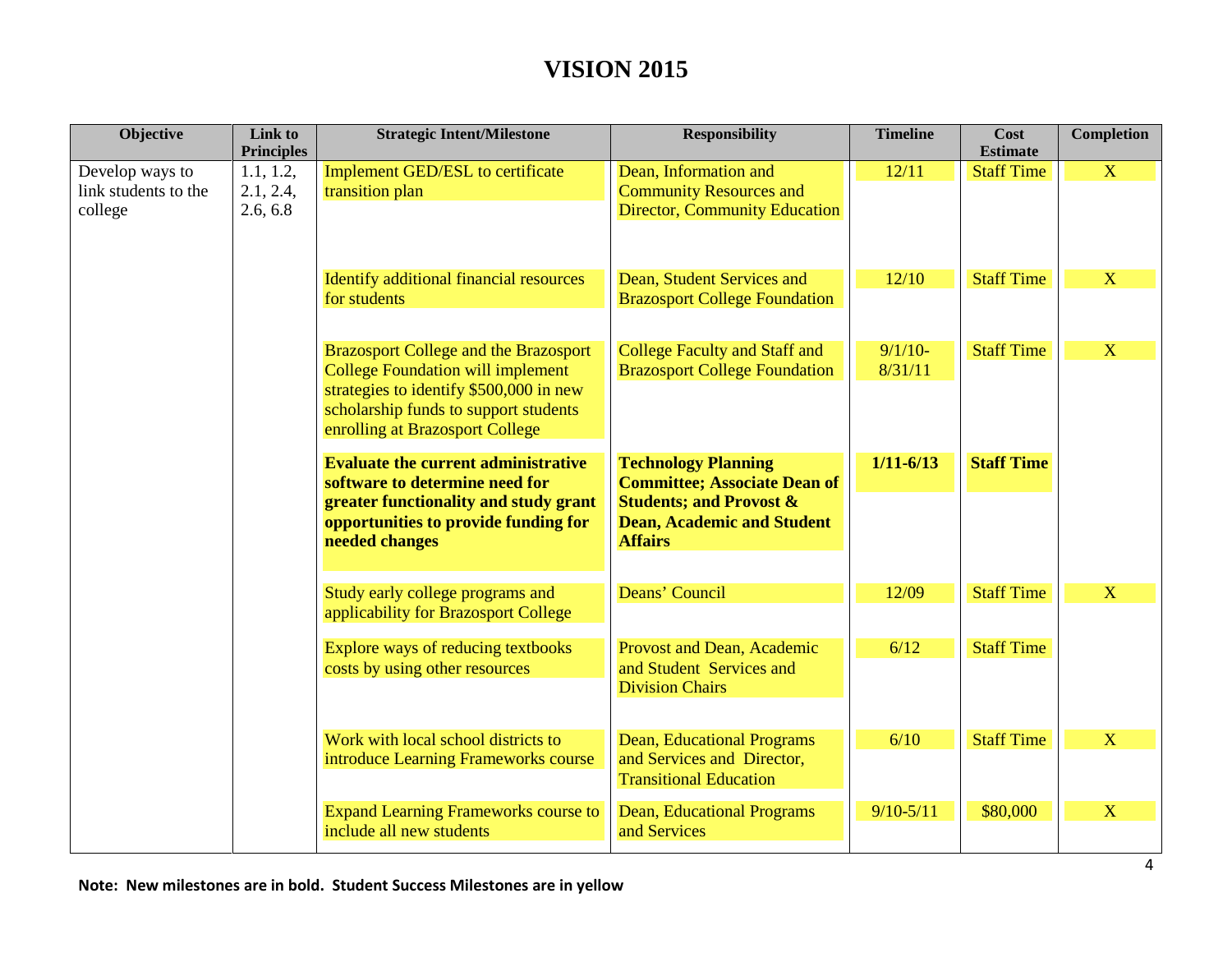| Objective | Link to<br><b>Principles</b> | <b>Strategic Intent/Milestone</b>                                                                                                                                      | <b>Responsibility</b>                                                                                                | <b>Timeline</b> | Cost<br><b>Estimate</b> | <b>Completion</b> |
|-----------|------------------------------|------------------------------------------------------------------------------------------------------------------------------------------------------------------------|----------------------------------------------------------------------------------------------------------------------|-----------------|-------------------------|-------------------|
|           |                              | Develop strategies to increase the<br>number of students applying for<br>financial aid                                                                                 | <b>Dean, Student Services</b>                                                                                        | 8/09            | <b>Staff Time</b>       | $\overline{X}$    |
|           |                              | Develop and implement a plan to help<br>dual credit students complete 30 or<br>more semester credit hours prior to<br>graduation                                       | <b>Dean, Student Services</b>                                                                                        | 12/09           | <b>Staff Time</b>       | $\mathbf X$       |
|           |                              | Implement program for online courses<br>for dual credit students                                                                                                       | <b>Dean, Educational Programs</b><br>and Services and Dean of<br><b>Students</b>                                     | 11/09           | <b>Staff Time</b>       | X                 |
|           |                              | Study tuition and fee costs for dual<br>credit students                                                                                                                | Dean, Educational Programs<br>and Services and Dean, Student<br>Services                                             | 9/11            | <b>Staff Time</b>       | X                 |
|           |                              | Develop comprehensive enrollment<br>management plan to include<br>recruitment,<br>admissions/orientation/registration,<br>retention, completion and college<br>culture | <b>Executive Director, Institutional</b><br><b>Advancement</b> ; Leadership<br><b>Council; and College committee</b> | $1/10-12/12$    |                         |                   |
|           |                              | Research best practices and develop a<br>recommendation for faculty advisement                                                                                         | Dean, Student Services and<br><b>Dean, Educational Programs</b><br>and Services                                      | 12/10           | <b>Staff Time</b>       | X                 |
|           |                              | Work with faculty to develop advisors<br>in specific program areas                                                                                                     | <b>Student Services and Provost</b><br>and Dean, Academic and<br><b>Student Services</b>                             | 5/12            | <b>Staff Time</b>       |                   |
|           |                              | Develop plan for writing center                                                                                                                                        | <b>Director, Transitional Education</b><br>and Dean, Educational<br><b>Programs and Services</b>                     | 12/10           | \$50,000                | X                 |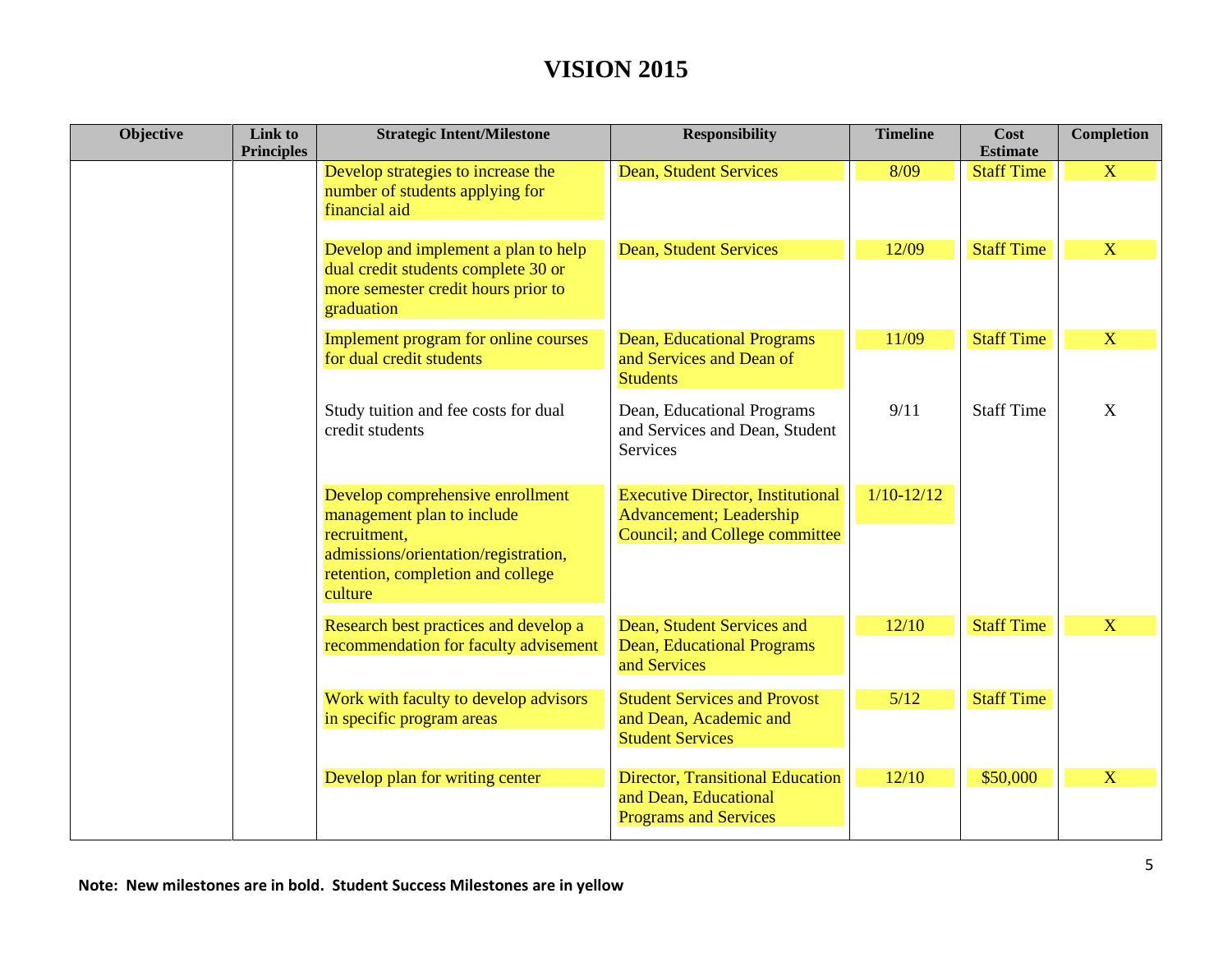| Objective                                           | Link to<br><b>Principles</b> | <b>Strategic Intent/Milestone</b>                                                                                                                                                           | <b>Responsibility</b>                                                                                                               | <b>Timeline</b> | Cost<br><b>Estimate</b>       | <b>Completion</b> |
|-----------------------------------------------------|------------------------------|---------------------------------------------------------------------------------------------------------------------------------------------------------------------------------------------|-------------------------------------------------------------------------------------------------------------------------------------|-----------------|-------------------------------|-------------------|
|                                                     |                              | Work with local cities to develop public<br>transportation system for students                                                                                                              | Dean, Administrative and<br>Business Services and Dean,<br><b>Information and Community</b><br>Resources                            | $4/09 - 6/10$   | ~550,000                      | $\mathbf X$       |
|                                                     |                              | <b>Study ways of encouraging greater</b><br>participation in honors programs<br>(both honors and PTK)                                                                                       | <b>Associate Dean, Instruction;</b><br><b>PTK Advisor; and Provost &amp;</b><br><b>Dean, Academic and Student</b><br><b>Affairs</b> | 12/12           | <b>Staff Time</b>             |                   |
|                                                     |                              | <b>Explore opportunities to revise</b><br>course times to assist students in<br>completing programs                                                                                         | <b>Leadership Council</b>                                                                                                           | $6/12 - 6/13$   | <b>Staff Time</b>             |                   |
|                                                     |                              |                                                                                                                                                                                             |                                                                                                                                     |                 |                               | X                 |
| Define measures for<br>assessing student<br>success | 1.1, 1.5,<br>2.2, 6.3        | Use data from the Community College<br><b>Survey of Student Engagement and</b><br><b>Student Satisfaction Inventory to study</b><br>ways of improving programs and<br>services for students | <b>Faculty and Staff</b>                                                                                                            | $6/06 - 6/08$   | Faculty/<br><b>Staff Time</b> |                   |
|                                                     |                              | Study data such as SENSE and CCSSE<br>and develop First-Year Experience<br>program                                                                                                          | <b>Dean, Student Services</b>                                                                                                       | 12/10           | <b>Staff Time</b>             | X                 |
|                                                     |                              | <b>Implement a comprehensive First-Year</b><br><b>Experience Program for students</b>                                                                                                       | <b>Student Services</b>                                                                                                             | 9/12            | <b>Staff Time</b>             |                   |
|                                                     |                              | Define and assess data on student<br>success and report to college<br>community                                                                                                             | <b>Director, Institutional Research</b><br>and Planning and Institutional<br><b>Effectiveness Council</b>                           | $6/06 - 6/08$   | Faculty/<br><b>Staff Time</b> | X                 |
|                                                     |                              | Develop process to survey dual credit<br>students regarding experiences with<br>educational programs                                                                                        | <b>Director, Institutional Research</b><br>and Planning and Institutional<br><b>Effectiveness Council</b>                           | 6/09            | <b>Staff Time</b>             | X                 |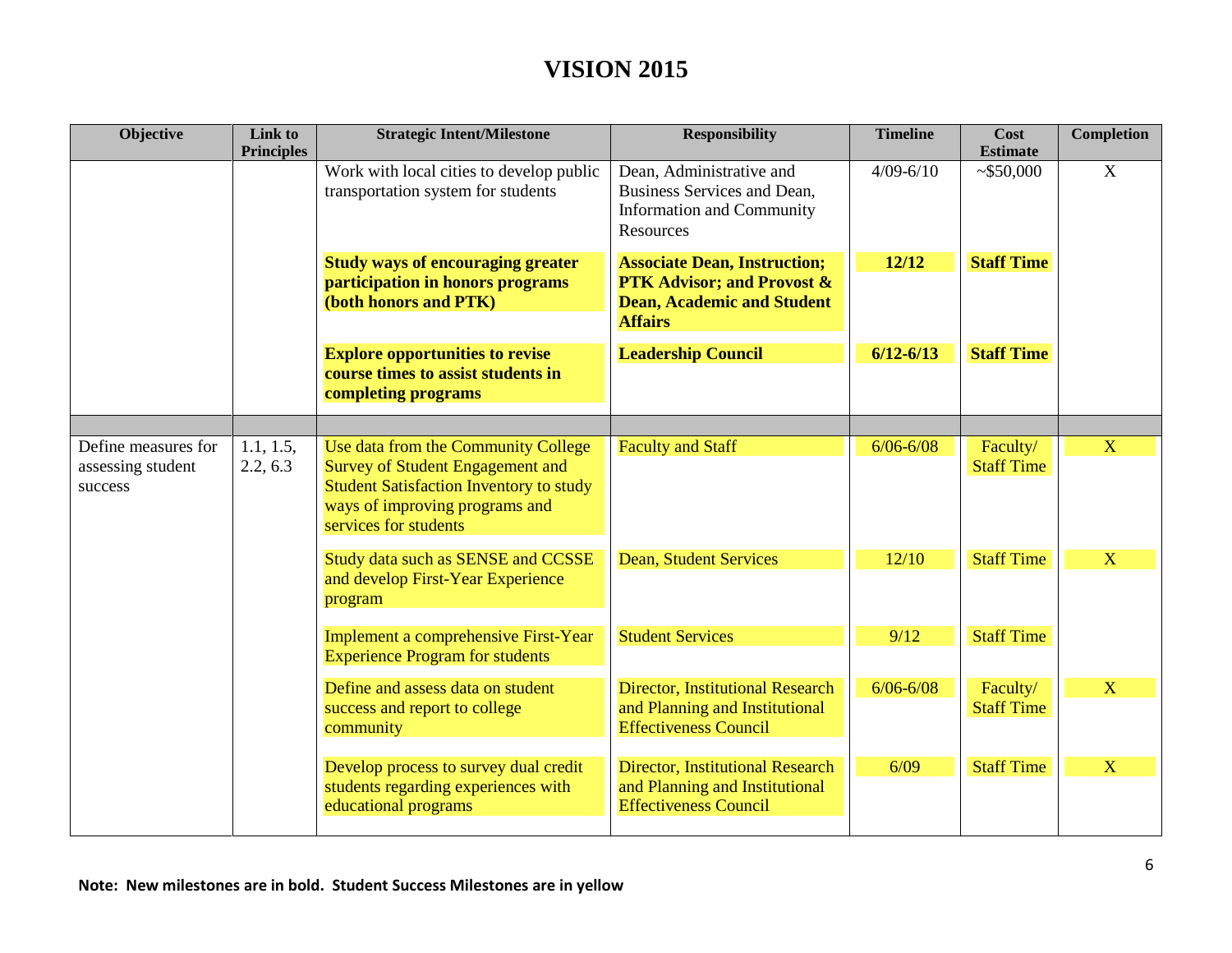| Objective                                             | Link to<br><b>Principles</b>                    | <b>Strategic Intent/Milestone</b>                                                                                                                                                                                                                                                                                               | <b>Responsibility</b>                                                                                                                            | <b>Timeline</b> | Cost<br><b>Estimate</b> | <b>Completion</b> |
|-------------------------------------------------------|-------------------------------------------------|---------------------------------------------------------------------------------------------------------------------------------------------------------------------------------------------------------------------------------------------------------------------------------------------------------------------------------|--------------------------------------------------------------------------------------------------------------------------------------------------|-----------------|-------------------------|-------------------|
|                                                       |                                                 | Develop faculty survey regarding<br>attainment of goals for Achieving the<br>Dream and the Quality Enhancement<br>Plan                                                                                                                                                                                                          | Director, Institutional Research<br>and Dean, Educational<br>Programs and Services                                                               | 12/08           | <b>Staff Time</b>       | X                 |
|                                                       |                                                 | Use data to share information about<br>trends and forecasts                                                                                                                                                                                                                                                                     | <b>Executive Council and</b><br><b>Directors</b>                                                                                                 | 1/12            | <b>Staff Time</b>       | X                 |
|                                                       |                                                 |                                                                                                                                                                                                                                                                                                                                 |                                                                                                                                                  |                 |                         |                   |
| Target awareness to<br>segments of the<br>population  | 1.1, 1.2,<br>1.4, 1.5                           | Define target populations                                                                                                                                                                                                                                                                                                       | Director, Public Information<br>and Communications                                                                                               | $8/05 - 8/08$   | <b>Staff Time</b>       | $\mathbf X$       |
|                                                       |                                                 | Develop comprehensive marketing plan<br>for student recruitment                                                                                                                                                                                                                                                                 | <b>Executive Director, Institutional</b><br>Advancement; Director,<br>Marketing and<br>Communications; and Associate<br>Dean of Student Services | $1/11 - 12/12$  | ~1.525,000              |                   |
|                                                       |                                                 | Explore strategies to build full-time<br>student enrollment                                                                                                                                                                                                                                                                     | <b>Associate Dean of Student</b><br>Services and Provost and Dean,<br><b>Academic and Student Services</b>                                       | 9/12            | <b>Staff Time</b>       |                   |
|                                                       |                                                 |                                                                                                                                                                                                                                                                                                                                 |                                                                                                                                                  |                 |                         |                   |
| Implement campus-<br>wide customer<br>service program | 2.1, 2.2,<br>2.3, 2.6,<br>6.1, 6.2,<br>6.5, 6.7 | Improve student registration by:<br>Reducing wait time for services<br>Meeting students' needs on first<br>trip to campus<br>Developing a process to share<br>$\bullet$<br>information<br>Developing communication<br>strategies for non-traditional<br>students<br>Study role of faculty in student<br>advisement/registration | Dean, Student Services,<br>Division Chairs, and College<br>Community                                                                             | $4/05 - 9/08$   | <b>Staff Time</b>       | X                 |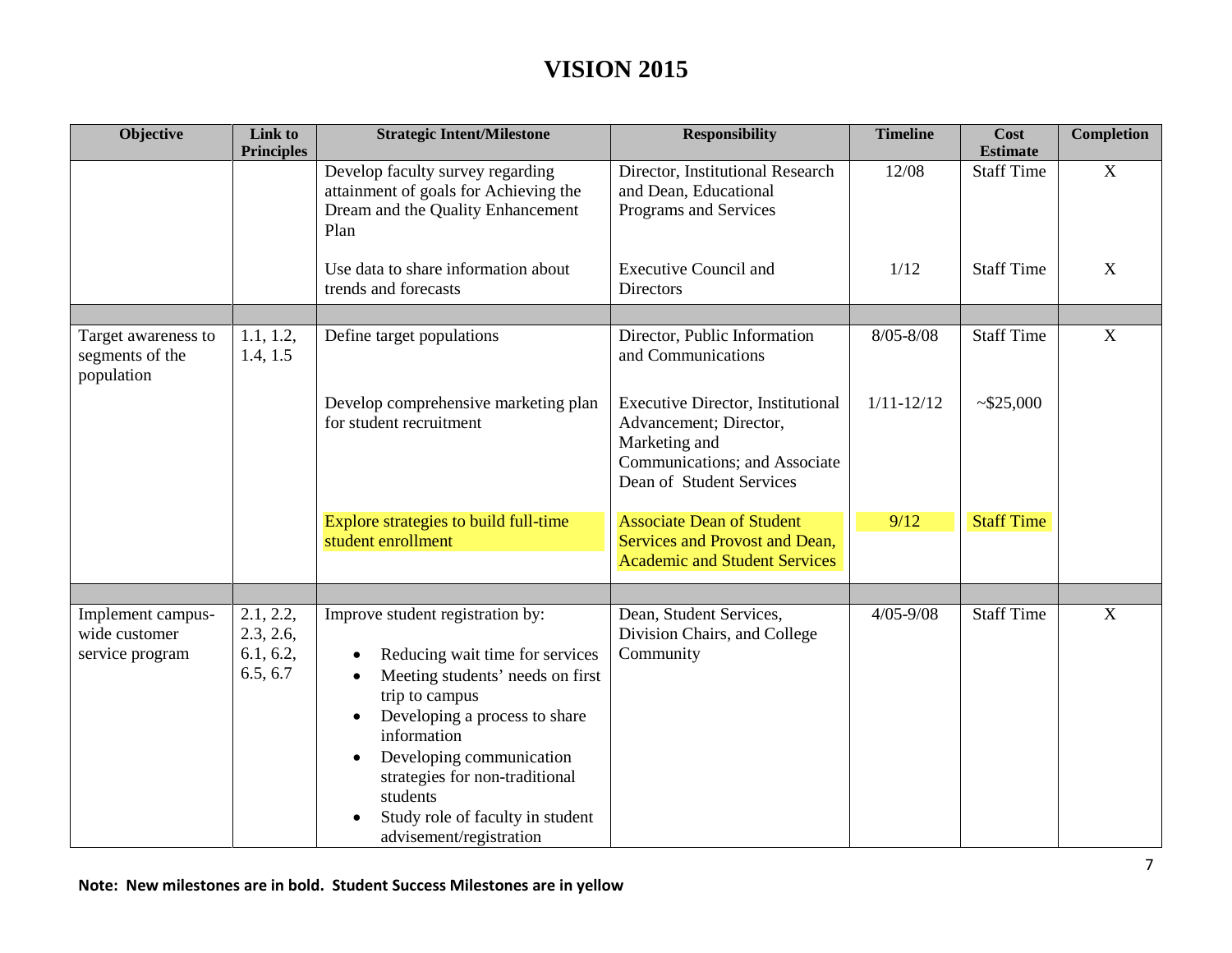| Objective      | Link to<br><b>Principles</b>                    | <b>Strategic Intent/Milestone</b>                                                                                                                                                                       | <b>Responsibility</b>                                                                                                  | <b>Timeline</b> | Cost<br><b>Estimate</b> | <b>Completion</b>       |
|----------------|-------------------------------------------------|---------------------------------------------------------------------------------------------------------------------------------------------------------------------------------------------------------|------------------------------------------------------------------------------------------------------------------------|-----------------|-------------------------|-------------------------|
|                |                                                 | Assigning email addresses to all<br>$\bullet$<br>students at registration and<br>developing systems to provide<br>communication link                                                                    |                                                                                                                        |                 |                         |                         |
|                |                                                 | Develop a customer service training<br>program for college staff                                                                                                                                        | Deans' Council                                                                                                         | 12/11           | <b>Staff Time</b>       | X                       |
|                |                                                 | Develop strategies to handle phone calls<br>more efficiently during registration                                                                                                                        | <b>Student Services and Director,</b><br><b>Public Information and</b><br>Communication                                | 7/11            | <b>Staff Time</b>       | $\overline{\mathbf{X}}$ |
|                |                                                 | Promote use of electronic<br>communication and online registration<br>with students                                                                                                                     | Dean, Student Services and<br><b>Dean, Educational Programs</b><br>and Services                                        | 5/10            | <b>Staff Time</b>       | $\mathbf X$             |
| Marketing Plan | 2.1, 2.2,<br>2.3, 2.6,<br>6.1, 6.2,<br>6.5, 6.7 | Consider using website for course<br>schedule to reduce printing costs                                                                                                                                  | Student Services and Dean,<br><b>Educational Programs and</b><br>Services                                              | 9/11            | <b>Staff Time</b>       | $\mathbf X$             |
|                |                                                 | Review the use of technology and<br>develop strategies to use technology<br>more efficiently in areas such as use of<br>website for information and use of<br>student email accounts                    | Student Services and Director,<br>Marketing and Communications                                                         | 8/12            | <b>Staff Time</b>       |                         |
|                |                                                 | Develop plan for promoting college<br>services using a variety of media                                                                                                                                 | Assistant to the President and<br><b>Executive Director of</b><br>Development, and Dean,<br><b>Student Services</b>    | 12/10           | <b>Staff Time</b>       | X                       |
|                |                                                 | Develop ways to market college to the<br>community highlighting such areas as<br>certificate programs, facilities,<br>faculty, baccalaureate degree,<br><b>Learning Frameworks, and cost</b><br>savings | <b>Executive Director,</b><br><b>Institutional Advancement</b><br>and Director, Marketing and<br><b>Communications</b> | 12/12           | <b>Staff Time</b>       |                         |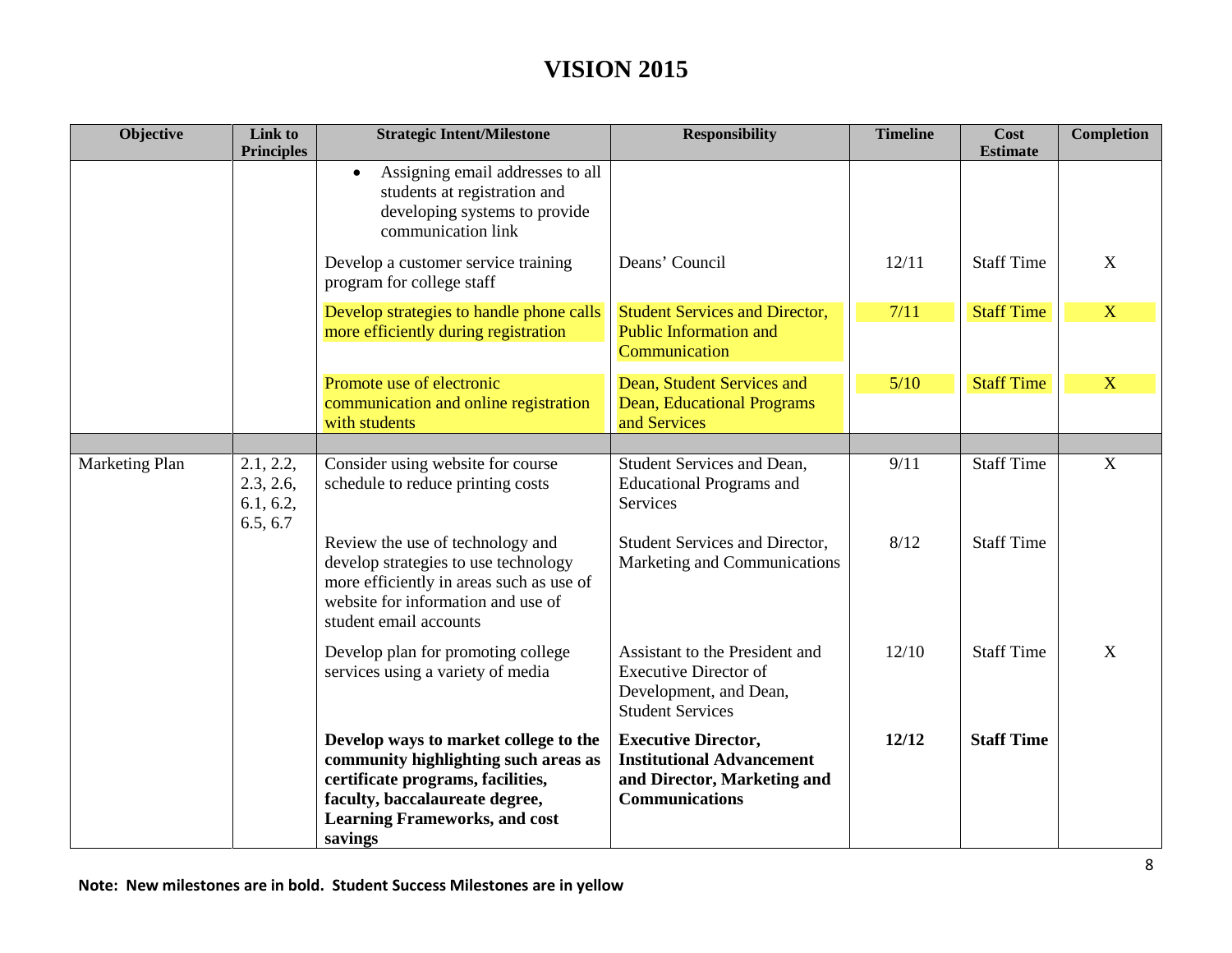| Objective                                                                     | Link to<br><b>Principles</b> | <b>Strategic Intent/Milestone</b>                                           | <b>Responsibility</b>                                                    | <b>Timeline</b> | Cost<br><b>Estimate</b> | Completion |
|-------------------------------------------------------------------------------|------------------------------|-----------------------------------------------------------------------------|--------------------------------------------------------------------------|-----------------|-------------------------|------------|
|                                                                               |                              | Study support for part-time students to<br>include engagement opportunities | <b>Dean, Student Services</b>                                            | 6/11            | <b>Staff Time</b>       | X          |
|                                                                               |                              |                                                                             |                                                                          |                 |                         |            |
| Implement<br>procedures to<br>improve<br>communications<br>during emergencies | 1.1, 1.3,<br>3               | Develop comprehensive plan to respond<br>to on-campus emergencies           | <b>Emergency Planning</b><br>Committee                                   | 12/08           | <b>Staff Time</b>       | X          |
|                                                                               |                              | Practice emergency drills and<br>procedures                                 | Director, College Services and<br><b>Emergency Planning</b><br>Committee | 5/11            | <b>Staff Time</b>       | X          |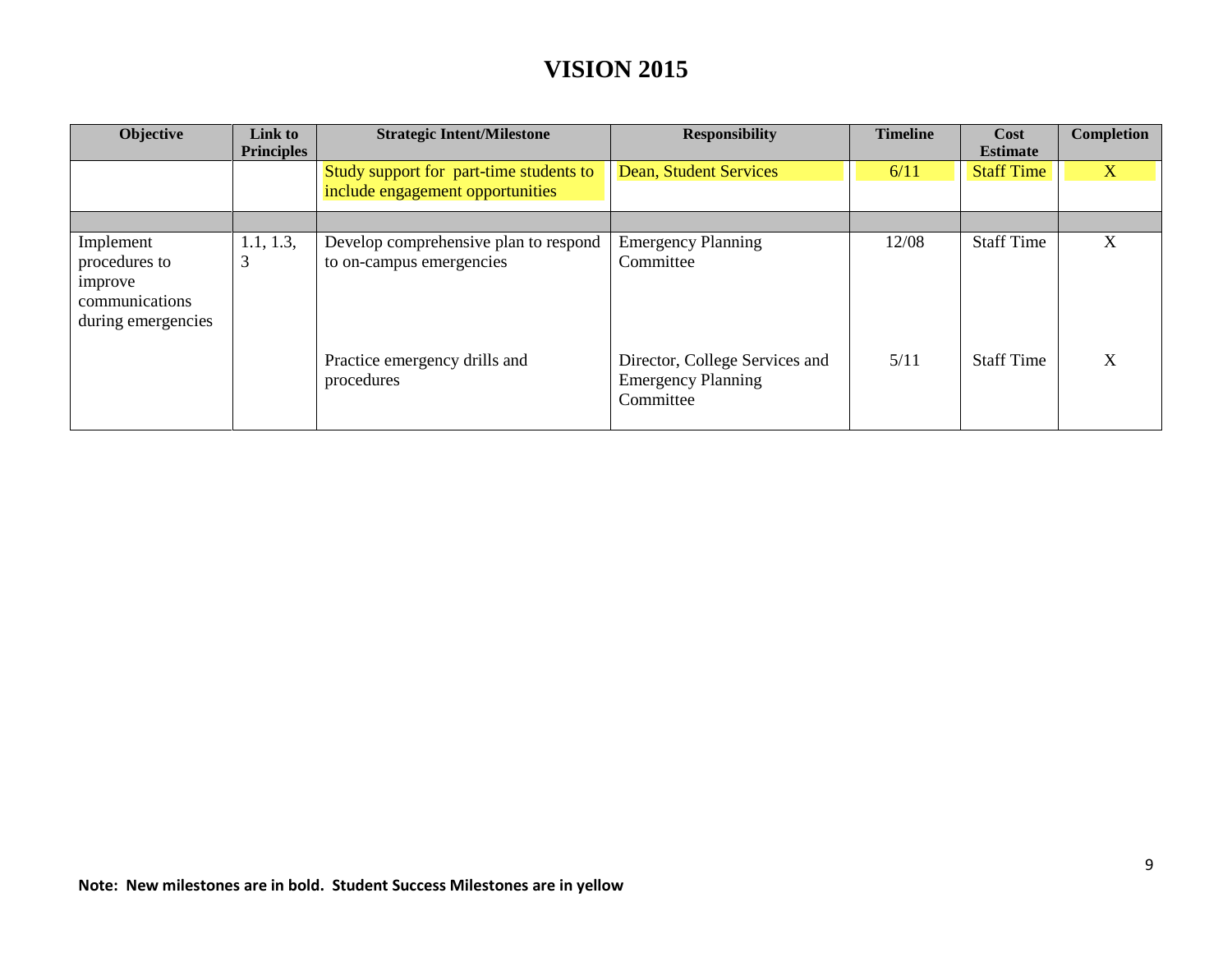#### **III. DEVELOPING EDUCATIONAL PROGRAMS TO MEET NEEDS**

| Objective                                      | Link to<br><b>Principles</b> | <b>Strategic Intent/Milestone</b>                                     | <b>Responsibility</b>                                               | <b>Timeline</b>   | Cost<br><b>Estimate</b>    | <b>Completion</b>             |
|------------------------------------------------|------------------------------|-----------------------------------------------------------------------|---------------------------------------------------------------------|-------------------|----------------------------|-------------------------------|
| Develop Allied Health<br>programs (both credit | 1.1, 4.1,<br>4.2, 4.3,       | Develop new Allied Health<br>programs:                                | Dean, Educational Programs and<br>Services and Dean, Information    | $9/05 -$<br>12/10 | To Be<br><b>Determined</b> | X                             |
| and non-credit)                                | 6.4, 6.5                     | <b>Registered Nursing</b>                                             | and Community Resources                                             |                   |                            |                               |
|                                                |                              | Other Health Care programs<br>$\bullet$                               |                                                                     |                   |                            |                               |
|                                                |                              | Evaluate LVN to RN bridge program                                     | Dean, Educational Programs and<br>Services                          | 5/11              | <b>Staff Time</b>          | X                             |
|                                                |                              | Hire Allied Health faculty:                                           | Dean, Human Resources and                                           | $4/05 -$<br>12/09 | \$330,000                  |                               |
|                                                |                              | Allied Health Chair $-5/07$<br>1 Registered Nurse Faculty -           | Payroll                                                             |                   |                            | X<br>$\mathbf X$              |
|                                                |                              | $5/07$<br>1 Registered Nurse Faculty -<br>$\bullet$                   |                                                                     |                   |                            | $\mathbf X$<br>$\overline{X}$ |
|                                                |                              | 9/08                                                                  |                                                                     |                   |                            |                               |
|                                                |                              | 1 Registered Nurse Faculty -<br>$\bullet$<br>9/09                     |                                                                     |                   |                            |                               |
|                                                |                              | Develop continuing education<br>program for healthcare workers        | <b>Director, Health Professions</b><br>Division and ADN Program and | 9/12              | <b>Staff Time</b>          |                               |
|                                                |                              |                                                                       | <b>Director, Community Education</b>                                |                   |                            |                               |
|                                                |                              |                                                                       |                                                                     |                   |                            |                               |
|                                                |                              | Develop health professions program<br>with both credit and non-credit | <b>Director, Health Professions</b><br>Division and ADN Program and | 9/12              | <b>Staff Time</b>          |                               |
|                                                |                              | courses                                                               | <b>Program Coordinator, Healthcare</b>                              |                   |                            |                               |
|                                                |                              | Study need for Cosmetology                                            | Dean, Educational Programs and                                      | 12/10             | <b>Staff Time</b>          | X                             |
|                                                |                              | program                                                               | Services and Dean, Information<br>and Community Resources           |                   |                            |                               |
|                                                |                              |                                                                       |                                                                     |                   |                            |                               |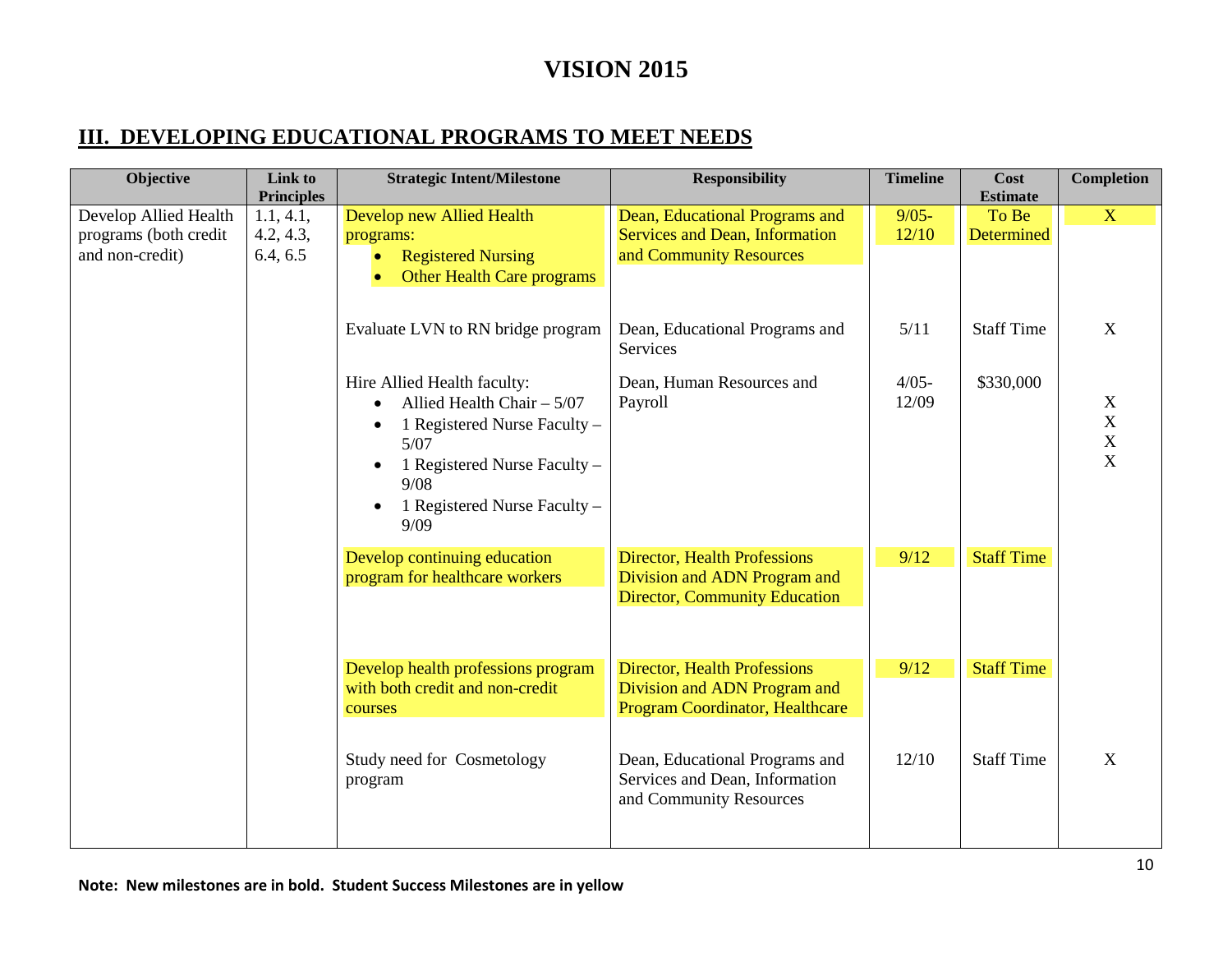| Objective                                     | Link to<br><b>Principles</b>       | <b>Strategic Intent/Milestone</b>                                                                                   | <b>Responsibility</b>                                                                                                         | <b>Timeline</b>        | Cost<br><b>Estimate</b>                | <b>Completion</b> |
|-----------------------------------------------|------------------------------------|---------------------------------------------------------------------------------------------------------------------|-------------------------------------------------------------------------------------------------------------------------------|------------------------|----------------------------------------|-------------------|
| Develop new associate<br>degree programs      | 1.1, 4.1,<br>4.2, 4.3,<br>6.4, 6.5 | Offer degree program in Nuclear<br><b>Power Technology</b>                                                          | Dean, Educational Programs and<br><b>Services</b>                                                                             | 9/09                   | \$50,000                               | $\mathbf{X}$      |
| Develop courses to<br>meet student needs      | 1.1, 4.1,<br>4.2, 4.3,<br>6.4, 6.5 | Explore the addition of a business<br>writing course to the Writing Center<br>and Community Education<br>curriculum | <b>Associate Dean, Instructional</b><br><b>Effectiveness and Student Services</b>                                             | 12/11                  | <b>Staff Time</b>                      | $\mathbf{X}$      |
|                                               |                                    | Work with faculty to develop<br>additional online courses<br>Develop statistics track to meet math<br>requirement   | Provost and Dean, Academic and<br><b>Student Services</b><br>Division Chair, Mathematics and<br>Science and Dean, Educational | 9/12<br>9/11           | <b>Staff Time</b><br><b>Staff Time</b> | X                 |
|                                               |                                    |                                                                                                                     | <b>Programs and Services</b>                                                                                                  |                        |                                        |                   |
| Expand baccalaureate<br>program               | 1.1, 4.3,<br>6.1                   | Develop articulation agreements<br>with community colleges for BAT<br>degree                                        | Director, BAT and Dean,<br><b>Educational Programs and</b><br><b>Services</b>                                                 | 12/09                  | <b>Staff Time</b>                      | $\overline{X}$    |
|                                               |                                    | Evaluate market and do feasibility<br>study for an online BAT degree                                                | Dean, Educational Programs and<br><b>Services</b>                                                                             | 2/09                   | \$40,000                               | X                 |
|                                               |                                    | Explore the addition of a second<br>degree to the baccalaureate program                                             | Dean, Educational Programs and<br><b>Services</b>                                                                             | $9/1/10$ to<br>9/30/11 |                                        | $\overline{X}$    |
|                                               |                                    |                                                                                                                     |                                                                                                                               |                        |                                        |                   |
| Develop university<br>partnerships            | 1.1, 2.5, 3,<br>4.3, 6.3           | Develop articulation agreements<br>with transfer colleges and<br>universities                                       | Dean, Student Services and Dean,<br><b>Educational Programs and</b><br>Services                                               | $1/10-$<br>12/11       | <b>Staff Time</b>                      | $\overline{X}$    |
|                                               |                                    |                                                                                                                     |                                                                                                                               |                        |                                        |                   |
| Expand programs<br>throughout service<br>area | 1.2, 1.3,<br>4.5, 6.2,<br>6.4, 6.7 | Continue to monitor need for<br>educational programs and services in<br>northern part of service area               | President and Dean,<br><b>Administrative and Business</b><br><b>Services</b>                                                  | On-going               | <b>Staff Time</b>                      |                   |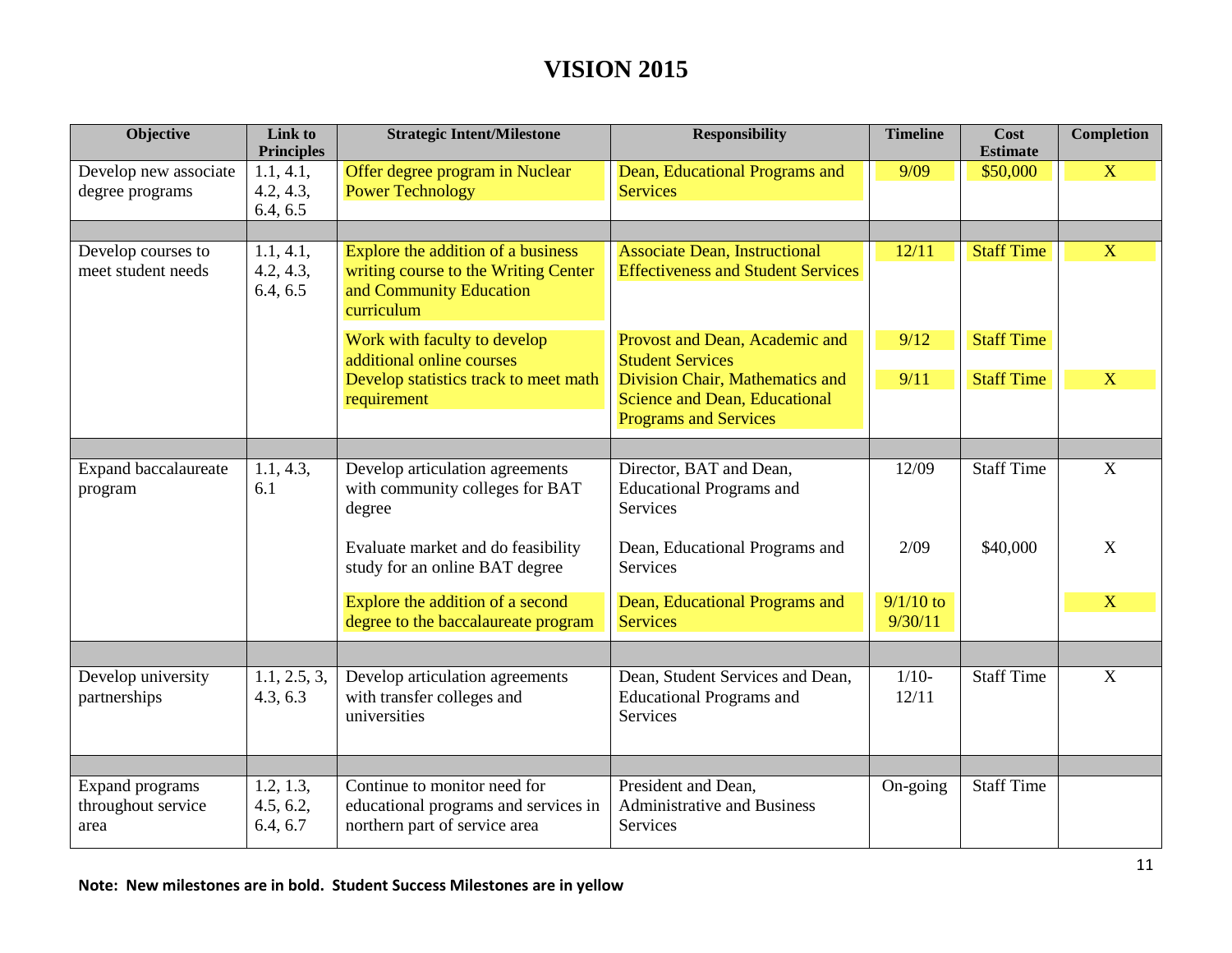| Objective                                                                                                            | Link to<br><b>Principles</b> | <b>Strategic Intent/Milestone</b>                                                                                         | <b>Responsibility</b>                                                                                               | <b>Timeline</b>   | Cost<br><b>Estimate</b> | <b>Completion</b> |
|----------------------------------------------------------------------------------------------------------------------|------------------------------|---------------------------------------------------------------------------------------------------------------------------|---------------------------------------------------------------------------------------------------------------------|-------------------|-------------------------|-------------------|
|                                                                                                                      |                              | Review community/college services<br>for special needs students                                                           | <b>Dean, Student Services</b>                                                                                       | $9/07 - 9/08$     | <b>Staff Time</b>       | X                 |
|                                                                                                                      |                              |                                                                                                                           |                                                                                                                     |                   |                         |                   |
| Implement plan to<br>review college<br>programs                                                                      | 1.5, 2.4,<br>6.2             | Complete college-wide program<br>review including both instructional<br>and administrative departments                    | <b>Executive Council</b>                                                                                            | $9/10 - 9/12$     | <b>Staff Time</b>       |                   |
|                                                                                                                      |                              |                                                                                                                           |                                                                                                                     |                   |                         |                   |
| Develop plan to meet<br>industry training needs                                                                      | 1.1, 6.2,<br>6.5, 6.8        | Develop ongoing process to promote<br>craft training and develop plan to<br>increase enrollment in construction<br>trades | Dean, Educational Programs and<br><b>Services and Dean, Information</b><br>and Community Resources                  | $6/06 - 5/08$     | <b>Staff Time</b>       | X                 |
|                                                                                                                      |                              |                                                                                                                           |                                                                                                                     |                   |                         |                   |
| Explore ways of<br>improving campus<br>communications                                                                | 1.1, 1.3                     | Update college website and explore<br>development of intranet for college<br>communications                               | <b>Executive Director, Institutional</b><br><b>Advancement and Director,</b><br><b>Marketing and Communications</b> | $6/12 -$<br>12/12 | <b>Staff Time</b>       |                   |
|                                                                                                                      |                              | Update communication plan to<br>provide information to<br>community, employees, and<br>students                           | <b>Leadership Council</b>                                                                                           | On-going          | <b>Staff Time</b>       |                   |
|                                                                                                                      |                              |                                                                                                                           |                                                                                                                     |                   |                         |                   |
| Realign organizational<br>structure and consider<br>succession planning<br>and opportunities for<br>blended programs | 1.5, 4.2,<br>4.3, 4.4        | Define responsibilities for new<br>faculty/staff                                                                          | President and Deans' Council                                                                                        | $9/05 - 9/08$     | <b>Staff Time</b>       | X                 |
|                                                                                                                      |                              | Develop a system for anticipating<br>future staffing needs                                                                | President and Deans' Council                                                                                        | $9/05 - 9/08$     | <b>Staff Time</b>       | X                 |
| Maintain<br>compensation system                                                                                      | 1.5, 4.2,<br>4.3, 4.4        | Study faculty salary administration                                                                                       | Dean, Human Resources and<br>Payroll                                                                                | 2/09              | <b>Staff Time</b>       | X                 |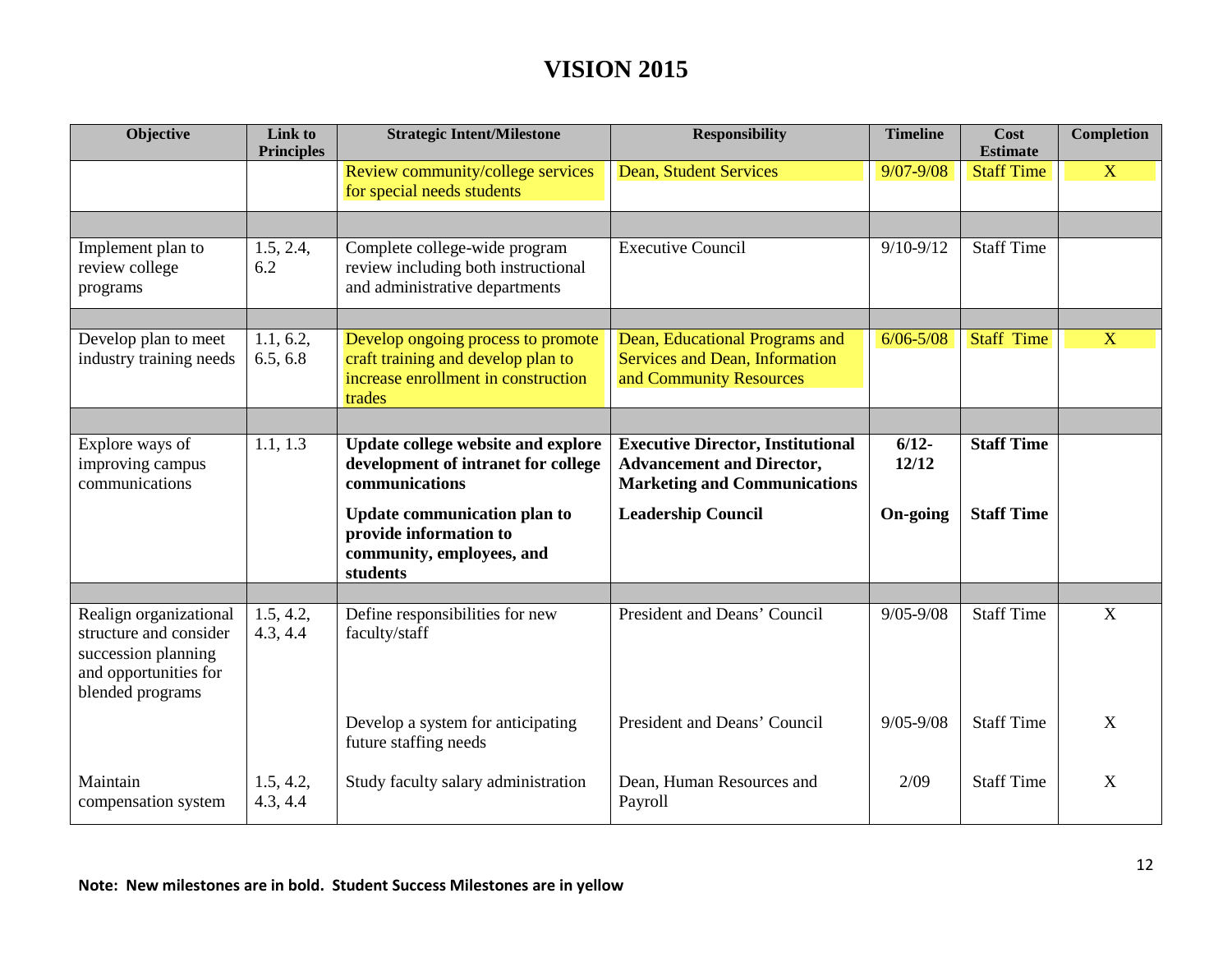#### **IV. DEVELOPING FACILITIES TO MEET PROGRAM NEEDS**

| <b>Objective</b>                          | Link to<br><b>Principles</b>                    | <b>Strategic Intent/Milestone</b>                                                                                  | <b>Responsibility</b>                                                                                           | <b>Timeline</b>         | <b>Cost Estimate</b>                   | <b>Completion</b> |
|-------------------------------------------|-------------------------------------------------|--------------------------------------------------------------------------------------------------------------------|-----------------------------------------------------------------------------------------------------------------|-------------------------|----------------------------------------|-------------------|
| Develop campus and<br>program master plan | 4.1, 4.2,<br>4.3, 6.1,<br>6.2, 6.4,<br>6.5, 6.9 | Develop plans for blended workforce and<br>selected academic programs offered in credit<br>and non-credit programs | Dean, Educational<br><b>Programs and Services</b><br>and Dean, Information<br>and Community<br><b>Resources</b> | $12/05-$<br>9/08        | <b>Staff Time</b>                      | $\mathbf{X}$      |
|                                           |                                                 | Evaluate move of CE program from Lake<br>Jackson CE Center to campus                                               | Dean, Administrative<br>and Business Services<br>and Dean, Information<br>and Community<br>Resources            | $12/09-$<br>12/10       | <b>Staff Time</b>                      | $\overline{X}$    |
|                                           |                                                 | Develop financial plan to support college<br>initiatives                                                           | Deans' Council and<br>Assistant to the<br>President and<br><b>Executive Director of</b><br>Development          | $1/10 - 8/10$           | <b>Staff Time</b>                      | $\mathbf{X}$      |
|                                           |                                                 | Reduce dependence on state appropriations<br>in college budget                                                     | Dean, Administrative<br>and Business Services<br>and College<br>Community                                       | Yearly<br><b>Budget</b> | \$3,721,000                            |                   |
|                                           |                                                 | Implement sustainability plan to reduce<br>dependence on state appropriations in college<br>budget                 | Dean, Administrative<br>Services &CFO and<br><b>College Community</b>                                           | Yearly<br><b>Budget</b> | \$3M through<br>2012                   |                   |
|                                           |                                                 | <b>Explore opportunities to update</b><br>technology and replace carpet in L-wing                                  | Dean, Administrative<br><b>Services &amp; CFO and</b><br>Director,<br><b>Construction</b><br><b>Projects</b>    | $6/12-$<br>12/13        | <b>Cost to be</b><br><b>Determined</b> |                   |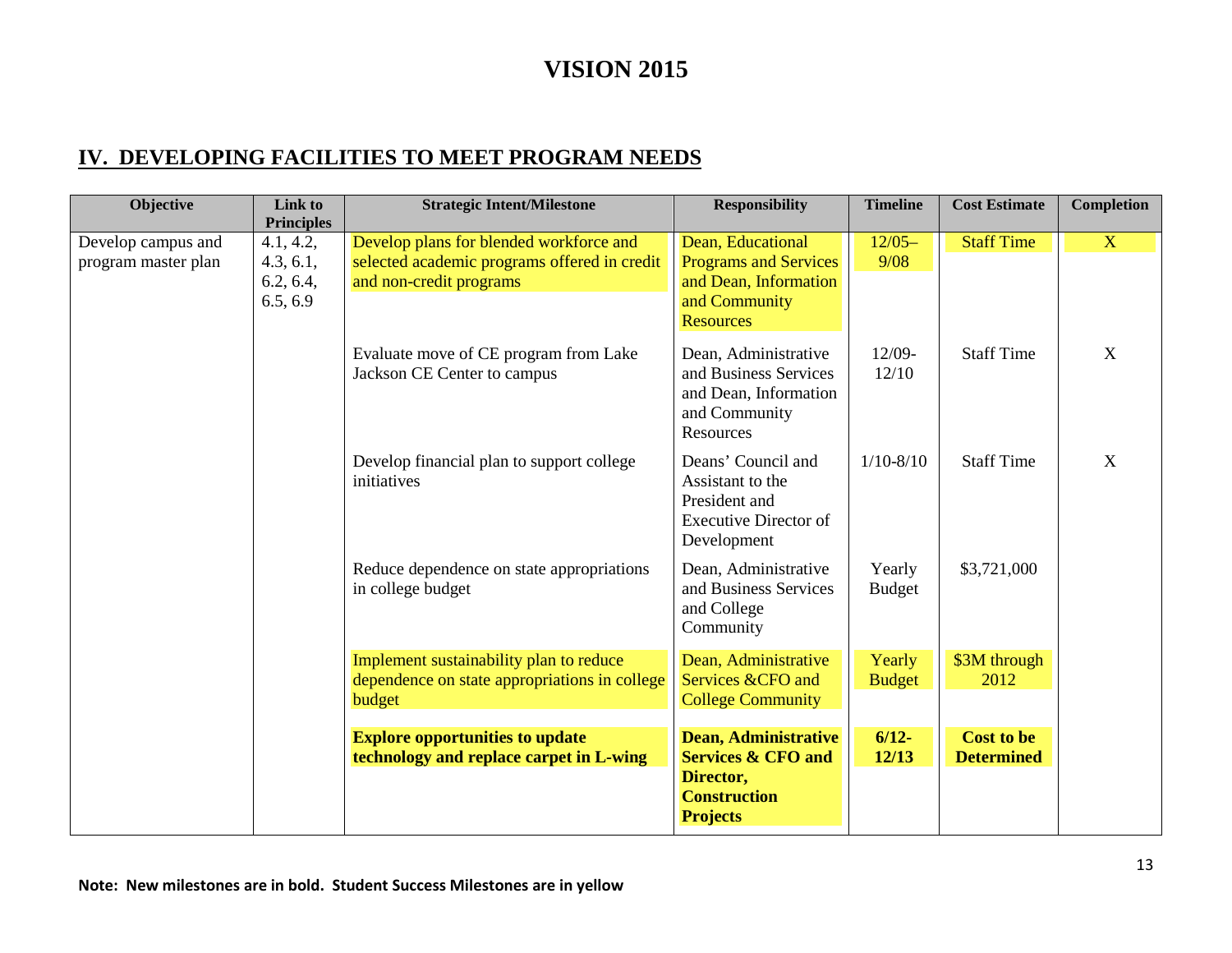| Objective                                                      | Link to<br><b>Principles</b> | <b>Strategic Intent/Milestone</b>                                                                                                  | <b>Responsibility</b>                                                                                                                                                                                         | <b>Timeline</b>   | <b>Cost Estimate</b>        | <b>Completion</b>       |
|----------------------------------------------------------------|------------------------------|------------------------------------------------------------------------------------------------------------------------------------|---------------------------------------------------------------------------------------------------------------------------------------------------------------------------------------------------------------|-------------------|-----------------------------|-------------------------|
| Expand facilities to<br>meet short-term and<br>long-term needs | 4.1, 4.2,<br>4.3, 6.2        | Start Process Technology Center before first<br>phase of Master Plan including design of<br>Science/Technology Courtyard           | Dean, Administrative<br>and Business Services                                                                                                                                                                 | $10/08 -$<br>8/09 | \$3.6 million               | $\boldsymbol{X}$        |
|                                                                |                              | Design Science/Technology Courtyard (after<br>design of Sadler Complex)                                                            | Dean, Administrative<br>and Business Services                                                                                                                                                                 | 10/09-<br>8/10    | <b>Staff Time</b>           | $\mathbf X$             |
|                                                                |                              | Renovate Information Technology area,<br>moving server to second floor and adding<br>office and meeting space                      | Dean, Administrative<br>and Business Services                                                                                                                                                                 | $4/07 - 5/08$     | I-wing $-5/08$<br>\$860,000 | X                       |
|                                                                |                              | Move CE courses back to campus in<br>available space                                                                               | Dean, Educational<br>Programs and Services<br>and Dean, Information<br>and Community<br>Resources                                                                                                             | $6/05 - 9/08$     | <b>Staff Time</b>           | X                       |
|                                                                |                              | <b>Develop landscape to support</b><br>environmental science courses                                                               | <b>Division Chair,</b><br><b>Mathematics and</b><br><b>Science, Dean,</b><br><b>Educational</b><br><b>Programs and</b><br><b>Services, and Dean,</b><br><b>Administrative and</b><br><b>Business Services</b> | 11/09-<br>6/11    | To Be<br><b>Determined</b>  | $\mathbf X$             |
|                                                                |                              | Evaluate program needs for vacated space<br>from relocation of nursing and science labs<br>and renovate space to meet campus needs | Dean, Administrative<br>and Business Services                                                                                                                                                                 | 11/09-<br>3/10    | Program with<br><b>IDC</b>  | $\overline{\mathbf{X}}$ |
|                                                                |                              | Develop plan for usage of Dow Academic<br>Center                                                                                   | Dean, Administrative<br>and Business Services                                                                                                                                                                 | 11/09-<br>6/10    | Program with<br><b>IDC</b>  | X                       |
|                                                                |                              | <b>Design Dow Academic Center</b>                                                                                                  | Dean, Administrative<br>and Business Services                                                                                                                                                                 | $10/08 -$<br>8/10 | \$550,000<br>(Bond Funds)   | X                       |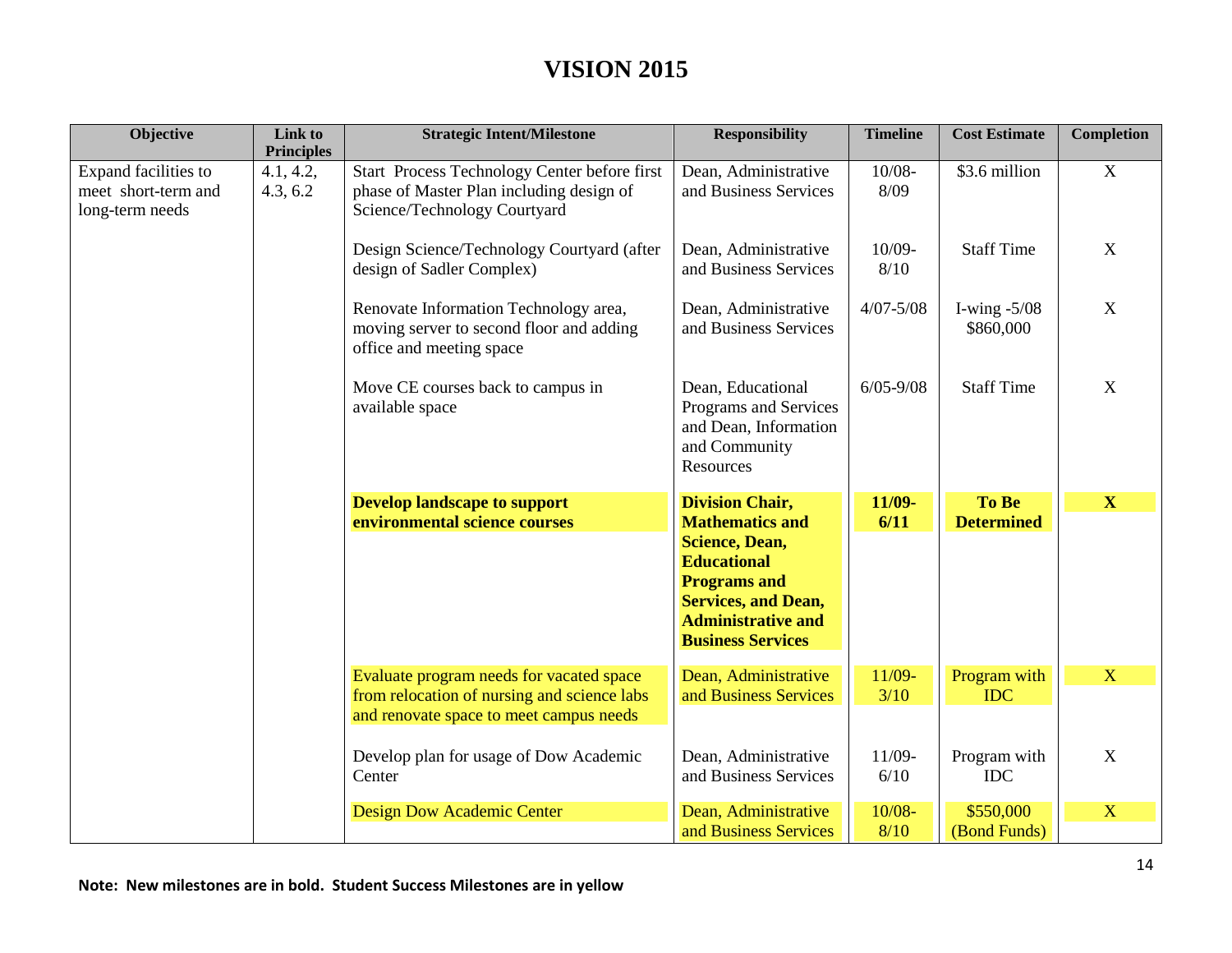| Objective | Link to<br><b>Principles</b> | <b>Strategic Intent/Milestone</b>                                                                                                                                                                                                           | <b>Responsibility</b>                                                                                            | <b>Timeline</b>        | <b>Cost Estimate</b>        | <b>Completion</b>       |
|-----------|------------------------------|---------------------------------------------------------------------------------------------------------------------------------------------------------------------------------------------------------------------------------------------|------------------------------------------------------------------------------------------------------------------|------------------------|-----------------------------|-------------------------|
|           |                              | <b>Design Sadler Complex</b>                                                                                                                                                                                                                | Dean, Administrative<br>and Business Services                                                                    | $10/08 -$<br>8/10      | \$1,185,000<br>(Bond Funds) | $\mathbf{X}$            |
|           |                              | <b>Complete construction of Sadler Complex</b>                                                                                                                                                                                              | <b>Dean, Administrative</b><br>and Business<br><b>Services</b>                                                   | $3/11$                 | \$18,424,764                | $\mathbf X$             |
|           |                              | <b>Complete construction of Dow Academic</b><br><b>Center</b>                                                                                                                                                                               | <b>Dean, Administrative</b><br>and Business<br><b>Services</b>                                                   | $3/11$                 | \$10,840,175                | $\mathbf X$             |
|           |                              | Plan and construct new entryway for<br>college                                                                                                                                                                                              | <b>Dean, Administrative</b><br>and Business<br><b>Services</b>                                                   | $7/1/10$ to<br>5/31/11 | \$3,100,000                 | $\mathbf{X}$            |
|           |                              | Develop plan for renovation of G and H<br>wings                                                                                                                                                                                             | <b>Dean, Administrative</b><br>and Business<br><b>Services</b>                                                   | $1/11 - 6/11$          | <b>Staff Time</b>           | $\mathbf{X}$            |
|           |                              | Evaluate relocation of welding lab to H wing                                                                                                                                                                                                | Dean, Educational<br><b>Programs and Services</b><br>and Dean,<br>Administrative and<br><b>Business Services</b> | 12/10                  | <b>Staff Time</b>           | $\overline{\mathbf{X}}$ |
|           |                              | <b>Renovate existing facility:</b><br><b>B</b> wing<br>$\bullet$<br>C wing<br>$\bullet$<br><b>Learning Assistance Center</b><br>$\bullet$<br><b>Library</b><br>$\bullet$<br><b>Transitional Education</b><br>$\bullet$<br>"Swamp" Expansion | <b>Dean, Administrative</b><br>and Business<br><b>Services</b>                                                   | 12/11                  | \$10,000,000                | $\mathbf X$             |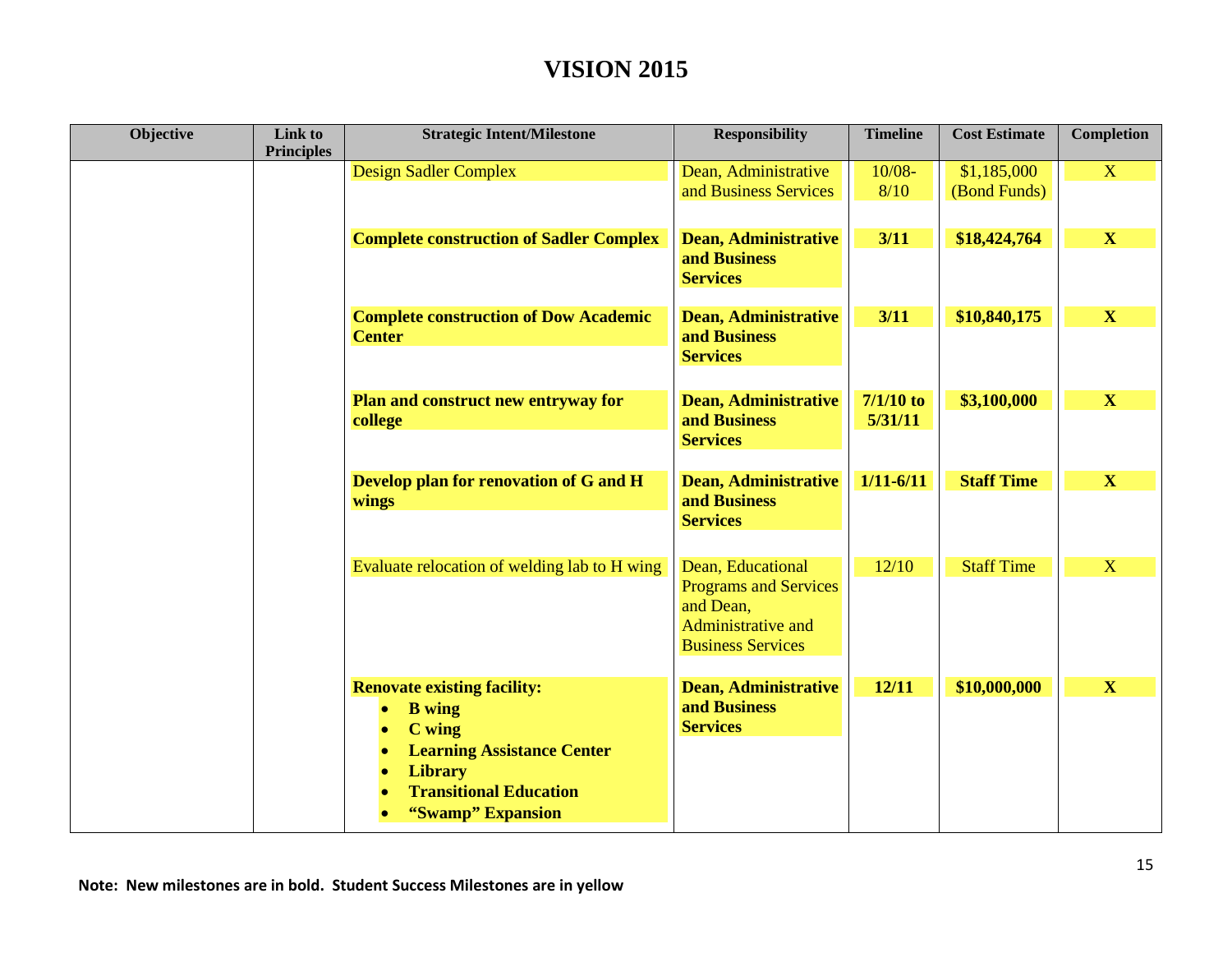| Objective                                                     | Link to<br><b>Principles</b>       | <b>Strategic Intent/Milestone</b>                                                                                                                                                                                                                                                 | <b>Responsibility</b>                                                                                                                                                                | <b>Timeline</b>   | <b>Cost Estimate</b> | <b>Completion</b>       |
|---------------------------------------------------------------|------------------------------------|-----------------------------------------------------------------------------------------------------------------------------------------------------------------------------------------------------------------------------------------------------------------------------------|--------------------------------------------------------------------------------------------------------------------------------------------------------------------------------------|-------------------|----------------------|-------------------------|
|                                                               |                                    | <b>Construct Student Center</b>                                                                                                                                                                                                                                                   | Dean, Administrative<br>and Business Services                                                                                                                                        | 12/10             | \$4,400.000          | $\overline{\mathbf{X}}$ |
|                                                               |                                    | <b>Complete construction of Technology</b><br><b>Corridor</b>                                                                                                                                                                                                                     | <b>Dean, Administrative</b><br>and Business<br><b>Services</b>                                                                                                                       | 5/11              | \$1,600,000          | $\mathbf{X}$            |
|                                                               |                                    | <b>Renovate space in Construction</b><br><b>Mechanical Technology building</b><br>including:<br>Heating, ventilation, and air<br>$\bullet$<br>conditioning, ceilings, and painting<br>in G-H wings<br>Relocate welding, electrical, and<br>drafting programs and update<br>façade | <b>Dean, Administrative</b><br><b>Services &amp; CFO;</b><br>Director,<br><b>Construction</b><br>Projects; and<br><b>Division Chair,</b><br><b>Mechanical</b><br><b>Technologies</b> | $4/12 - 9/12$     | \$4,120,319          |                         |
|                                                               |                                    |                                                                                                                                                                                                                                                                                   |                                                                                                                                                                                      |                   |                      |                         |
| Expand revenue<br>through grants and<br>Foundation activities | 1.1, 1.4,<br>4.1, 4.3,<br>6.1, 6.2 | Share planning goals with Foundation                                                                                                                                                                                                                                              | President and Deans'<br>Council                                                                                                                                                      | $4/05 - 9/08$     | <b>Staff Time</b>    | $\mathbf X$             |
|                                                               |                                    | Apply for federal grants                                                                                                                                                                                                                                                          | <b>Grants Administrator</b>                                                                                                                                                          | $12/05 -$<br>9/08 | <b>Staff Time</b>    | X                       |
|                                                               |                                    | Explore grant opportunities to benefit all<br>areas of the college to support<br>implementation of the Master Plan                                                                                                                                                                | <b>Grants Administrator</b>                                                                                                                                                          | Ongoing           | <b>Staff Time</b>    |                         |
|                                                               |                                    | Implement strategies to raise \$5 million<br>(\$5.5 million stretch goal) as part of the Your<br>College Your Legacy Major Gifts Campaign                                                                                                                                         | <b>College Community</b><br>and Foundation                                                                                                                                           | 12/09             | <b>Staff Time</b>    | X                       |
|                                                               |                                    | Assist Brazosport College faculty and staff in<br>the receipt of new or competitive grants in<br>the amount of at least \$150,000                                                                                                                                                 | <b>President and College</b><br>Community                                                                                                                                            | 8/10              | <b>Staff Time</b>    | X                       |